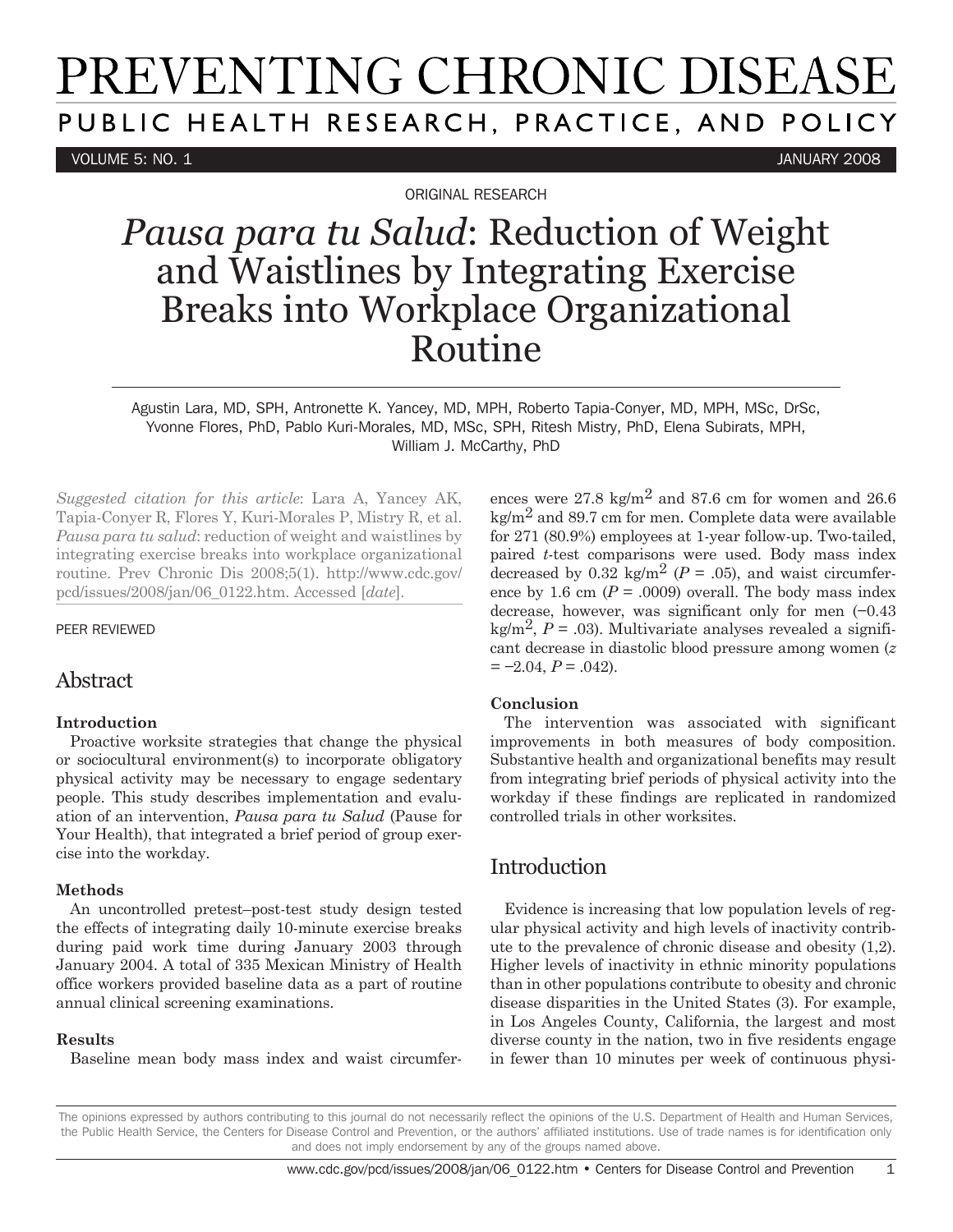cal activity (4). In Mexico, inactivity rates of 65% to 80% have been documented among health and social services workers and other urban residents (5,6). Abdominal obesity affects 46.3% of men and 81.4% of women in Mexico (defined there as waist circumference > 94 cm for men and  $\geq 80$  cm for women) (7). Estimates of the prevalence of overweight and obesity combined of 60.7% to 65.3% in Mexico are similar to those in the United States (66.3%) and are rising rapidly (8).

Attention increasingly is turning to upstream public health intervention approaches to reintegrate exercise into daily work and social life. Only about one fifth of the U.S. population embraces active leisure, and little change in participation has accompanied the increases in obesity in recent decades (9). Adults' preference for inactivity may reflect evolutionary programming to conserve energy (10).

Worksite health promotion studies have identified few interventions that include environmental changes to increase exercise. In a recent review of the worksite health promotion literature, Engbers and colleagues (11) identified only three of 13 qualifying randomized controlled trials that focused on encouraging physical activity. Providing exercise space and equipment (on-site fitness facilities), on-site shower facilities, walking tracks, walking route marking, and prompts (signage, riser banners) encouraging stair use were the only strategies employed, with trial quality rated low and only modest self-reported increases in physical activity. Another recent review showed more favorable self-reported physical activity outcomes in studies targeting organizational practices and policies and sociocultural and physical environmental characteristics. Stair prompts, combined with physical improvements to stairwells, have been demonstrated to increase physical activity levels (self-reported and observed) at worksites, at least in the short term; few long-term follow-up data are available (12-14).

However, essentially none of these invitational "pull" strategies incorporate obligatory activity into organizational workday routine (15-17). Pull strategies require voluntary, self-initiated behaviors performed on employee discretionary time, whereas "push" strategies integrate difficult-to-avoid activities in high-exposure settings (e.g., worksites). Pull strategies generally engage only a small and unusually motivated sample of workers who typically are at considerably lower disease risk than the overall employee population. For example, of 3800 employees invited to participate in a recent randomized controlled trial, 244 (6.4%) attended an orientation meeting, 73 of the 240 eligible employees enrolled, and 44 were retained at 24 weeks (18).

Implementation of push strategies that change physical and sociocultural environments to make physical activity essentially obligatory in populous settings may provide substantial opportunity for a large public health impact from a small measured effect. These push strategies include organizational practice and policy changes (e.g., restricting the use of nearby parking to disabled employees). Such physical activity-promoting environments hold promise for engaging even less motivated and more sedentary people (19,20). Employees who engage in pull strategies (e.g., climbing stairs, walking or bicycling to work, using walking tracks or fitness facilities) typically are few and generally younger, healthier, more fit, leaner, and more active than others (20). Sedentary and overweight workers usually have been underrepresented in traditional worksite fitness interventions, thereby limiting potential returns on employer investment in worksite health promotion (21).

Physical activity behaviors might be more amenable than eating behaviors to the cultural influence of the workplace, given the potential for framing activity breaks as an employee benefit (22). Integration of physical activity into workplace routine is particularly important in lower income, Latino, and African American communities, which have more substantial cultural, physical, and economic environmental barriers to physical activity participation (23,24).

Intervention models have emerged that incorporate group physical activity into organizational routine (25-28). Although this early evidence has not yet met the highest standards of methodologic rigor, it is practice-based and translational. This early evidence is precisely what such dissemination-focused frameworks as RE-AIM have identified as necessary for addressing scientific gaps in understanding how to increase the impact of health promotion intervention (29-31). Yancey and colleagues, for example, demonstrated a high level of organizational and individual receptivity to integrating structured 10-minute exercise breaks, called Lift Offs, in meetings, events, and other functions in minority-serving Los Angeles health and social services agencies (20,32,33). The cultural congruence of this approach is evident in ethnic minority commu-

The opinions expressed by authors contributing to this journal do not necessarily reflect the opinions of the U.S. Department of Health and Human Services, the Public Health Service, the Centers for Disease Control and Prevention, or the authors' affiliated institutions. Use of trade names is for identification only and does not imply endorsement by any of the groups named above.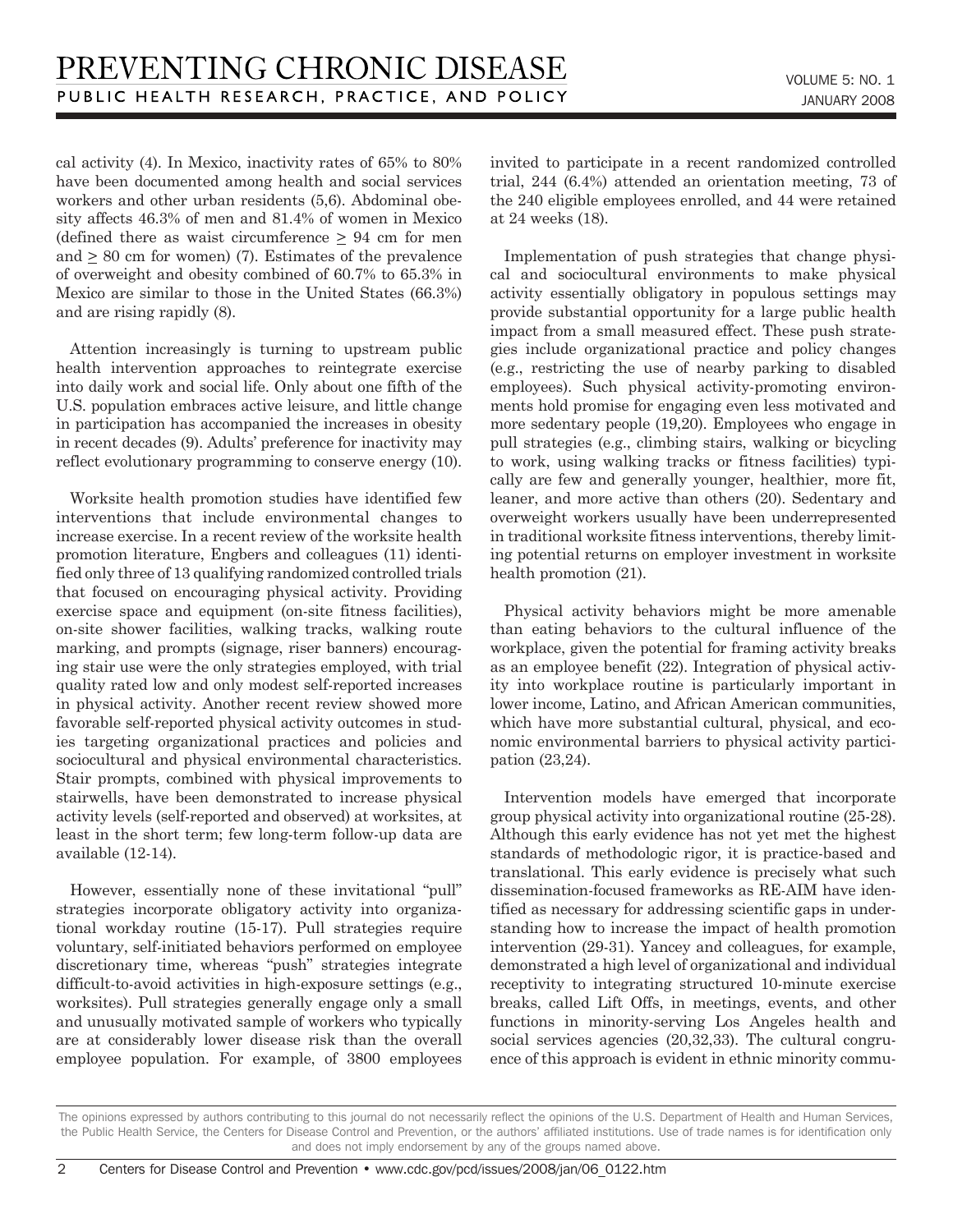nities, in which social participation in spontaneous group physical activity is more common than in mainstream white settings (e.g., middle-aged and older adults dancing to music at parties and holiday celebrations) (23,28). Integrating group physical activity into organizational routine also is consistent with the important role of social support in community settings (34).

We describe here the implementation and evaluation of *Pausa para tu Salud* (Pause for Your Health), an intervention incorporating physical activity into workplace routine similar to the Lift Off exercise breaks. Senior administrators from the Mexican Ministry of Health (MMH) and investigators at the University of California, Los Angeles (UCLA), collaborated on this project. The collaboration resulted from binational project presentations to a meeting of the Board of Directors of the Public Health Institute (of which two of the coauthors [RT, AY] were members) and was conceived when the similarities between *Pausa* and Lift Off were discovered.

## **Methods**

#### Intervention development and formative research

In 2001, the National Center for Epidemiological Surveillance and Disease Prevention (CNVE) of the MMH evaluated the health status of a sample of employees. Fifty percent of those surveyed had one or more risk factors for cardiovascular disease, primarily overweight or obesity. *Pausa para tu Salud*, created by CVNE staff, was a subset of a larger populationwide intervention program to promote physical activity called *Por tu Salud, Actívate* (For Your Health, Move), launched in 2003. The objectives of the intervention were to 1) promote more active lifestyles conducive to preventing and controlling chronic disease and to enhancing overall employee health and well-being, 2) introduce the habit of routine nondiscretionary-time physical activity into the workplace, and 3) foster healthier interpersonal relationships at work. As with Lift Off, social cognitive theory and social ecologic models provided the basis for development of the *Pausa* intervention.

*Pausa para tu Salud* began in January 2003. The MMH Director of Health Promotion and Disease Prevention (coauthor RT) strongly encouraged all office employees to participate in the exercise breaks (*pausas*) as a regular work activity. *Pausas* were conducted at a specific time each morning (11–11:30 am), about halfway through most employees' workdays. They began as 10 minutes of light stretching and dance movements and gradually increased in intensity as participants' fitness levels improved. Each day, after two broadcast reminder announcements, music for the *Pausa* was broadcast over the intercom system in the main administration building. Music selections varied frequently in response to employee suggestions. The *Pausa* routines also were varied to expose employees to different types of strength, flexibility, and aerobic conditioning exercises. Employees uncomfortable exercising with the group were supervised while they participated privately at their workstations. Other project intervention activities included posting of stair prompts, distribution of written materials, and encouragement of staff by their supervisors and MMH leadership to engage in additional physical activity outside the workplace.

#### Sample

A total of 335 MMH health and social services office workers provided baseline data in January 2003 and 1 year follow-up data in January 2004 as part of routine annual clinical screening examinations conducted on all staff by MMH professionally trained medical personnel. Clinic staff collected sociodemographic (age, sex, job location), anthropometric (waist circumference, weight, height), and physiologic (blood pressure) data according to standard protocols. All employees were potentially included; the evaluators had no basis for excluding employees for medical reasons because the secondary data available to them included no information about concurrent medical conditions.

#### **Measures**

#### **Sociodemographic**

Clinic staff recorded each employee's age, sex, and job location at baseline. No effort was made to track any changes in job location.

#### **Anthropometric**

For all anthropometric measures, the employee disrobed and was measured in undergarments only. Waist circumference was measured to the closest .5 cm using a standard plastic tape measure at the minimum circumference around the waist or just above the iliac crest for those with

The opinions expressed by authors contributing to this journal do not necessarily reflect the opinions of the U.S. Department of Health and Human Services, the Public Health Service, the Centers for Disease Control and Prevention, or the authors' affiliated institutions. Use of trade names is for identification only and does not imply endorsement by any of the groups named above.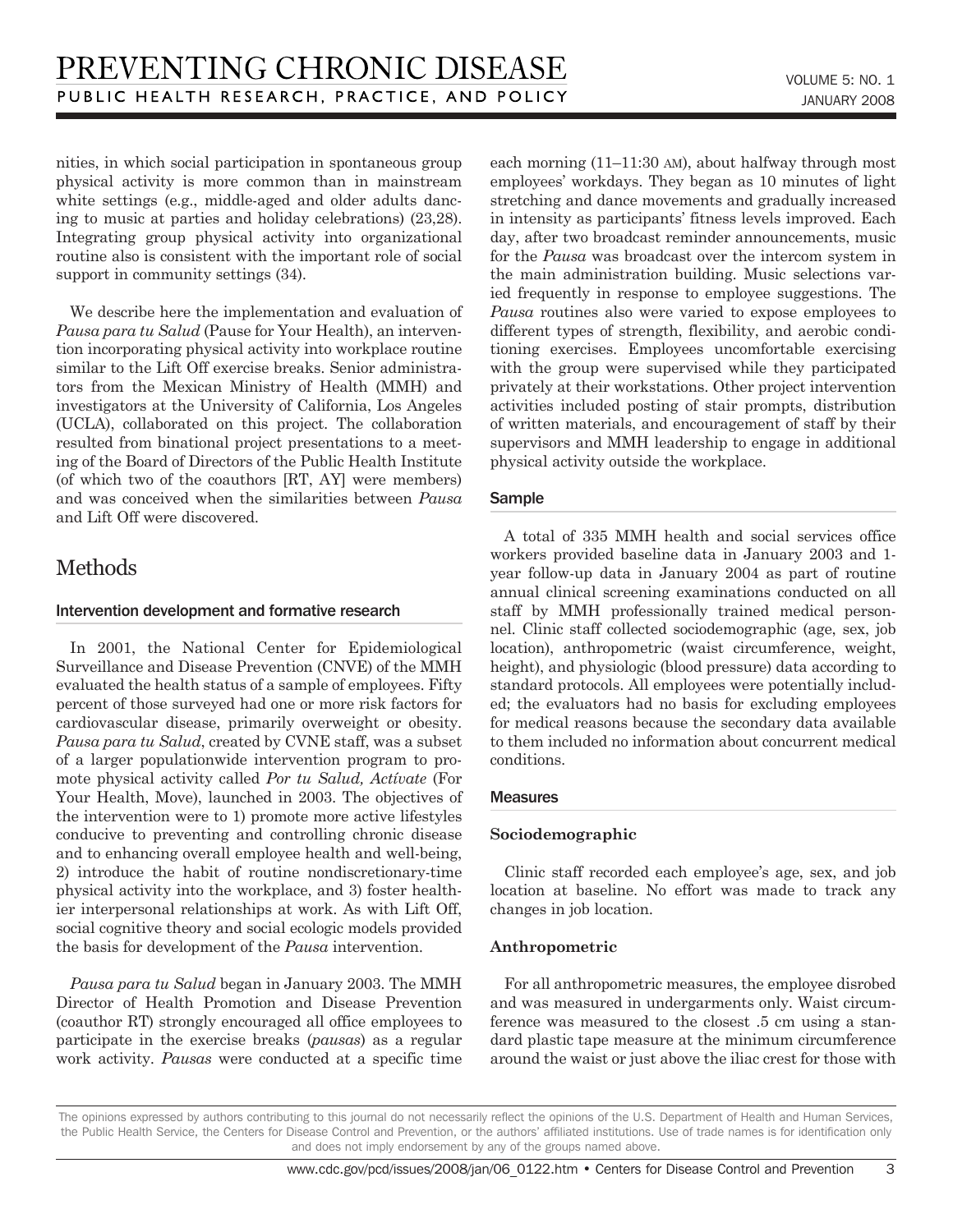no minimum circumference around the waist. Body weight was measured in kilograms with a balance beam scale. No attempt was made to control for time of day. Height was measured to the closest ½ cm with a wall-mounted stadiometer with the employee in the recommended Frankfort plane stance during the measurement (i.e., back of the heel resting against the wall). From the height and weight measurements, body mass index (BMI) was calculated.

#### **Physiologic**

After a 5-minute rest in a sitting position, the employee's blood pressure was measured to the closest 2 mm of mercury with a mercury sphygmomanometer, with the employee's arm resting on a table surface approximately 5 cm above waist level. No fitness measures were collected during employees' annual medical examination.

#### Data management and analysis

We used an uncontrolled, pretest–post-test study design. In accordance with institutional review board requirements, baseline and 1-year follow-up data without personal identifiers were provided to UCLA research staff. We analyzed the data using Stata version 10 (35). To accommodate the repeated measures data, the data were modeled using Stata's mixed effects regression procedure (xtmixed). To compare the data with past research, we also reported means and *t*-test results.

## Results

We matched baseline and follow-up data through an iterative and systematic approach using the initial order of these data, aided by triangulation of study (worksite designation) and demographic (e.g., sex) characteristics. At baseline, the 335 participants represented approximately 90% of all employees working in the MMH main administration building, excluding only those whose leave (medical, vacation) or work-related travel prevented their routine annual physical examinations. Sixty-two percent of participants were women. Mean age of participants was 48.9 years (standard deviation = 16.8; range: 18–87 years). Mean BMI and waist circumference were  $27.8 \text{ kg/m}^2$  and  $87.6 \text{ cm}$  for women and  $26.6 \text{ kg/m}^2$  and  $89.7 \text{ cm}$  for men (Table 1).

Sixty-four employees lost to follow-up after baseline analyses were dropped from the study. The most common reasons for loss to follow-up were leave or work-related travel, with minor attrition because of job change or retirement. Independent group *t*-test results indicated no baseline differences between the 271 respondents retained and the 64 lost to follow-up (*t* [range] = 1.2–2.0,  $P > 0.12-0.48$ ) (Table 2). The remaining 271 participants (80.9% of all employees screened at baseline as eligible for participation) were retained for post-test analyses. All regression analyses included age as a covariate. Subgroup analyses were stratified by sex.

Although we observed an intervention effect for body composition, measured either as weight, BMI, or waist circumference, results varied by sex. Overall, weight decreased by 1.01 kg ( $z = -2.08$ ,  $P = .038$ ); BMI decreased by 0.32 kg/m<sup>2</sup> ( $z = -1.99$ ,  $P = .047$ ); and waist circumference decreased by 1.6 cm (*z* = −3.56, *P* < .0005). Weight decreased for men  $(z = -2.22, P = .026)$  but not for women; BMI decreased significantly for men  $(z = -2.35, P = .019)$ but not for women (mean:  $-0.43 \text{ kg/m}^2$ ,  $P = .03$  for men vs  $-0.25$  kg/m<sup>2</sup>,  $P = .28$  for women). Waist circumference decreased significantly for both men (mean: 1.9 cm, *z* = −4.06, *P* < .0005) and women (mean: 1.4 cm, *z* = −2.12, *P*  $= .034$ ).

Using mixed effects model regression that included the influence of changes in BMI, waist circumference, and age, we evaluated changes in systolic and diastolic blood pressure (an unobtrusive marker for cerebrovascular health) over the 1-year intervention period. The change in systolic blood pressure was not significant and was significantly related only to age (overall  $z = 3.03$ ,  $P = .002$ ). The 1-year decrease in diastolic blood pressure, however, was significant for women  $(z = -2.04, P = .042)$ , was significantly related to BMI decrease (overall  $z = 2.93$ ,  $P = .003$ ), and was significantly related to age for both sexes (overall *z* = 5.27,  $P < .0005$ ).

## Discussion

This project demonstrated an association between exposure to the *Pausa* intervention and a significant decline in all three measures of body composition, although subgroup analyses indicated less consistent decreases for women than for men. Furthermore, the change in body composition, as measured by BMI, was associated with a significant decline in diastolic blood pressure among women. These results are all the more impressive con-

The opinions expressed by authors contributing to this journal do not necessarily reflect the opinions of the U.S. Department of Health and Human Services, the Public Health Service, the Centers for Disease Control and Prevention, or the authors' affiliated institutions. Use of trade names is for identification only and does not imply endorsement by any of the groups named above.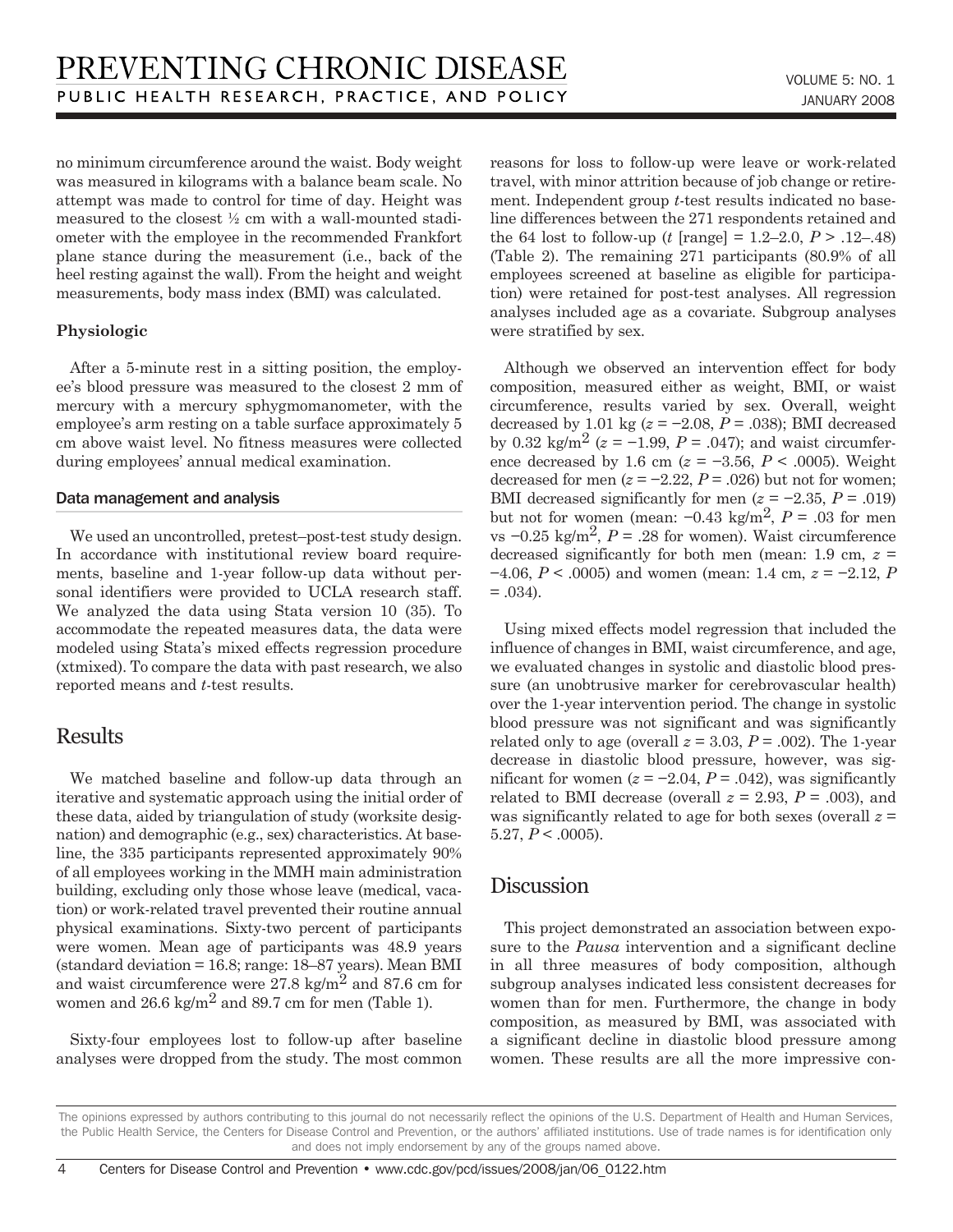sidering that the secular trend in this and in most adult populations is for increasing excess body fat with each cohort and increasing prevalence of obesity and hypertension with age (36).

*Pausa* findings are consistent with published evidence of salutary psychological, behavioral, clinical, and organizational outcomes resulting from brief periods of physical activity (20,24-27,33). However, because no information was collected during the routine medical examination about employees' current physical activity levels, we could not determine whether improvements in body composition and diastolic blood pressure can be attributed exclusively to the 10 minutes of daily calisthenics. The 10-minute worksite exposure to moderate physical activity might have heightened awareness of participants' physical fitness levels (33) and consequently might have increased motivation to exercise outside of the worksite (37). The intervention effects demonstrated here probably are attributable to the employees' brief physical activity periods, either alone or synergistically with other intervention elements.

These data suggest the use of brief periods of group physical activity during paid time in the workplace to address the risk for chronic disease and obesity in diverse urban U.S. communities. The findings are consistent with the estimate by Hill and colleagues (38) of an energy gap as small as 100 kcal/day accounting for the weight gain of the vast majority of the population. If these preliminary findings from the *Pausa* intervention are replicated in workplace randomized controlled trials, then we can be more confident of the potential for substantive health, organizational, and societal benefits from integrating brief periods of physical activity into workplace routine.

Groups likely to benefit most from this approach are the more sedentary and overweight population subgroups, many of which are ethnic minorities or women. These subgroups historically have shown little interest in traditional workplace physical activity promotion efforts, perhaps because such efforts usually were competitive, leisuretime, individual, or sports-oriented physical activity promotion efforts. Collectively engaging workers in exercising to musical accompaniment is consistent with women's physical activity preferences in general and is culturally grounded in the traditions, norms, and values of many ethnic minorities (19,23,28). Diffusing such culturally salient innovations (i.e., those arising within the context of the culture of origin of the minority group targeted) may be more feasible and effective than efforts to adapt, implement, and disseminate interventions originally developed in mainstream research settings with predominantly affluent, white populations (23,28).

The *Pausa* study has several limitations. First, our study group lacked a control group; however, researchers repeatedly have confirmed the existence of a secular trend for rising BMI with time and with increasing age (36). The downward trend in body composition documented here is inconsistent with this secular trend. In addition, selection bias toward healthier workers might have contributed to the healthful changes because data were not available to compare study participants with the small group of workers not presenting for their annual clinical examinations. Other limitations include the absence of information about exposure dose, precluding discernment of dose-response relations between intervention participation and outcomes; lack of survey selfreport data to ascertain whether changes were attributable to workplace physical activity, extramural physical activity, dietary changes, or some additive or synergistic combination of these; and inability to isolate intervention components' effects. However, physician risk-reduction counseling produces only modest long-term effects on physical activity and none consistently on BMI (39). Similarly, stair prompts have produced only short-term effects on physical activity (40).

The increasing cultural diversity of the U.S. working population includes many Latinos. This fact, combined with the inactivity of jobs in the increasingly knowledge-driven and information technology-laden postmodern economies of developed nations makes incorporation of brief periods of activity a promising, practical intervention. Physical activity behaviors may be even more amenable to the microcultural influence of the workplace than eating behaviors because interventions focusing on physical activity are less controversial than those focusing on dieting and reducing excess weight. Physical activity also might stimulate positive dietary changes by, for example, increasing preference for less highly sweetened beverages and for more water-bearing foods (41). Sedentary workers typically have not been involved in traditional worksite fitness efforts, limiting the return on employer investment. Success in engaging them in everyday moderate physical activity, however, is critical to the accrual of greater and more rapid benefits of participation in health promotion programs by workers and employers.

The opinions expressed by authors contributing to this journal do not necessarily reflect the opinions of the U.S. Department of Health and Human Services, the Public Health Service, the Centers for Disease Control and Prevention, or the authors' affiliated institutions. Use of trade names is for identification only and does not imply endorsement by any of the groups named above.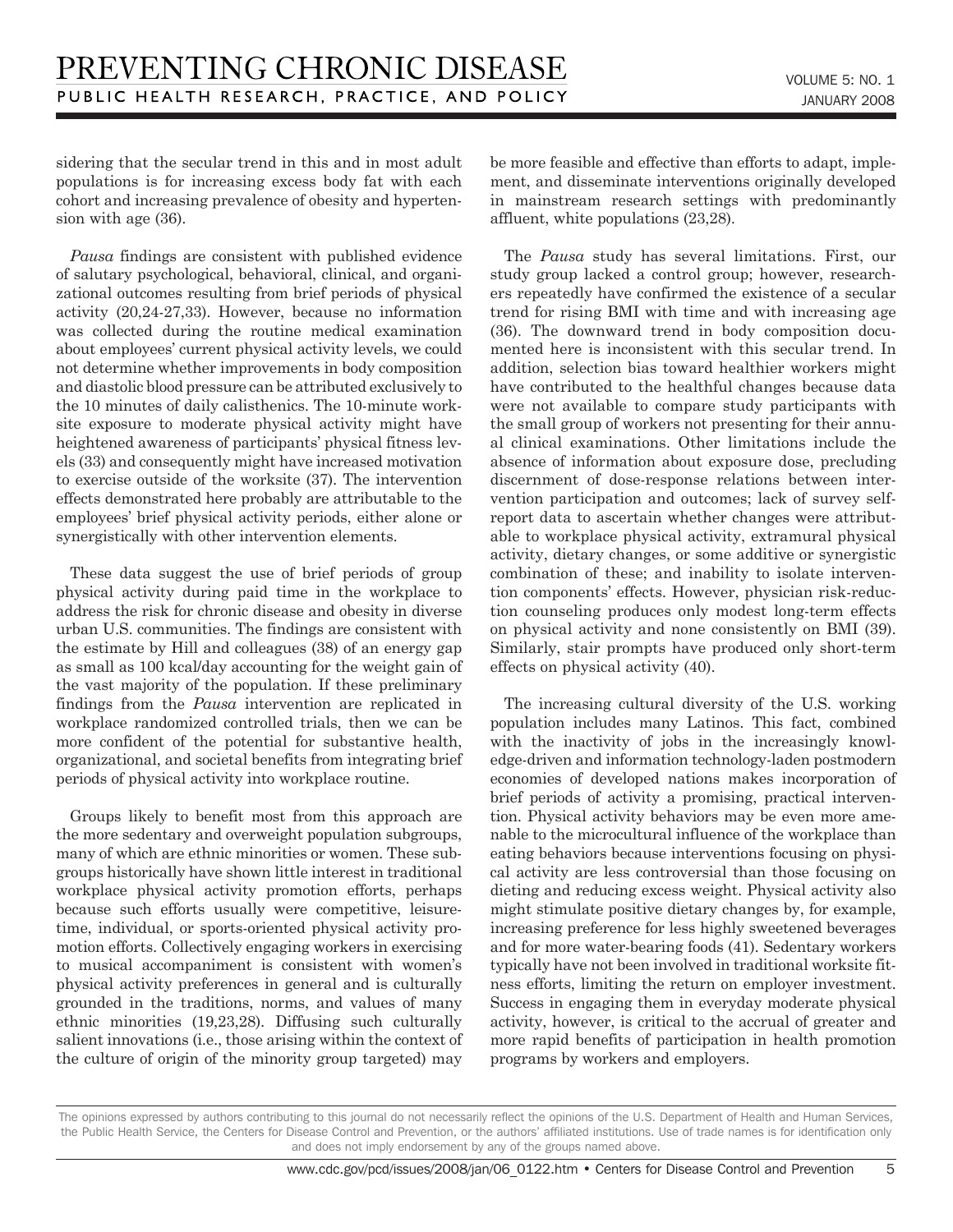## Acknowledgments

This work was supported by a Centers for Disease Control and Prevention-funded community-based participatory research initiative, Cancer Prevention and Control Research Networks.

## Author Information

Corresponding Author: Antronette K. Yancey, MD, MPH, 31-235 CHS, Department of Health Services and Center to Eliminate Health Disparities, Community Research in Cancer Network, Division of Cancer Prevention and Control Research, UCLA Jonsson Comprehensive Cancer Center, Center for Health Policy Research, UCLA School of Public Health, 650 Charles Young Drive South, Los Angeles, CA 90095. Telephone: 310-794-9284. E-mail: ayancey@ucla.edu.

Author Affiliations: Agustin Lara, Roberto Tapia-Conyer, Pablo Kuri-Morales, Elena Subirats, Secretaria de Salud de Mexico (Mexican Ministry of Health), Mexico City, Mexico. Yvonne Flores, Ritesh Mistry, Community Research in Cancer Network, Division of Cancer Prevention and Control Research, UCLA Jonsson Comprehensive Cancer Center, Los Angeles, California. William J McCarthy, Department of Health Services and Center to Eliminate Health Disparities, UCLA School of Public Health, and Community Research in Cancer Network, Division of Cancer Prevention and Control Research, UCLA Jonsson Comprehensive Cancer Center, Los Angeles, California

## References

- 1. Donnelly JE, Smith B, Jacobsen DJ, Kirk E, Dubose K, Hyder M, et al. The role of exercise for weight loss and maintenance. Best Pract Res Clin Gastroenterol 2004;18(6):1009-29.
- 2. Mummery WK, Schofield GM, Steele R, Eakin EG, Brown WJ. Occupational sitting time and overweight and obesity in Australian workers. Am J Prev Med 2005;29(2):91-7.
- 3. Smith SC Jr, Clark LT, Cooper RS, Daniels SR, Kumanyika SK, Ofili E, et al. Discovering the full spectrum of cardiovascular disease: Minority Health Summit 2003: report of the Obesity, Metabolic Syndrome, and Hypertension Writing Group.

Circulation 2005;111(10):e134-9.

- 4. Yancey AK, Wold CM, McCarthy WJ, Weber MD, Lee B, Simon PA, et al. Physical inactivity and overweight among Los Angeles County adults. Am J Prev Med 2004;27(2):146-52.
- 5. Fanghänel-Salmón G, Sánchez-Reyes L, Arellano-Montaño S, Valdés-Liaz E, Chavira-López J, Rascón-Pacheco RA. [The prevalence of risk factors for coronary disease in workers of the Hospital General de Mexico]. Salud Publica Mex 1997;39(5):427-32. [Spa].
- 6. Hernández HH, Argüero SR. Impacto que tiene la actividad física sistemática, la nutrición adecuada y el manejo del estrés para modificar los factores de riesgo coronario. Rev Mex Cardiol 1997;8(4):140-7. [Spa].
- 7. Sánchez-Castillo CP, Velásquez-Monroy O, Lara-Esqueda A, Berber A, Sepulveda J, Tapia-Conyer R, et al. Diabetes and hypertension increases in a society with abdominal obesity: results of the Mexican National Health Survey 2000. Public Health Nutr 2005;8(1):53-60.
- 8. Velázquez Monroy O, Rosas Peralta M, Lara Esqueda A, Pastelín Hernández G, Attie F, Tapia Conyer R. [Arterial hypertension in Mexico: results of the National Health Survey 2000]. Arch Cardiol Mex 2002;72(1):71-84. [Spa].
- 9. Sturm R. The economics of physical activity: societal trends and rationales for interventions. Am J Prev Med 2004;27(3 Suppl):126-35.
- 10. Eaton SB, Strassman BI, Nesse RM, Neel JV, Ewald PW, Williams GC, et al. Evolutionary health promotion. Prev Med 2002;34(2):109-18.
- 11. Engbers LH, van Poppel MN, Chin A, Paw MJ, van Mechelen W. Worksite health promotion programs with environmental changes: a systematic review. Am J Prev Med 2005;29(1):61-70.
- 12. Coleman KJ, Gonzalez EC. Promoting stair use in a US–Mexico border community. Am J Public Health 2001;91(12):2007-9.
- 13. Hammond SL, Leonard B, Fridinger F. The Centers for Disease Control and Prevention Director's Physical Activity Challenge: an evaluation of a worksite health promotion intervention. Am J Health Promot 2000;15(1):17-20, ii.
- 14. Titze S, Martin BW, Seiler R, Marti B. A worksite intervention module encouraging the use of stairs: results and evaluation issues. Soz Praventivmed 2001;46(1):13-9.
- 15. Yancey AK. Social ecological influences on obesity control: instigating problems and informing potential

The opinions expressed by authors contributing to this journal do not necessarily reflect the opinions of the U.S. Department of Health and Human Services, the Public Health Service, the Centers for Disease Control and Prevention, or the authors' affiliated institutions. Use of trade names is for identification only and does not imply endorsement by any of the groups named above.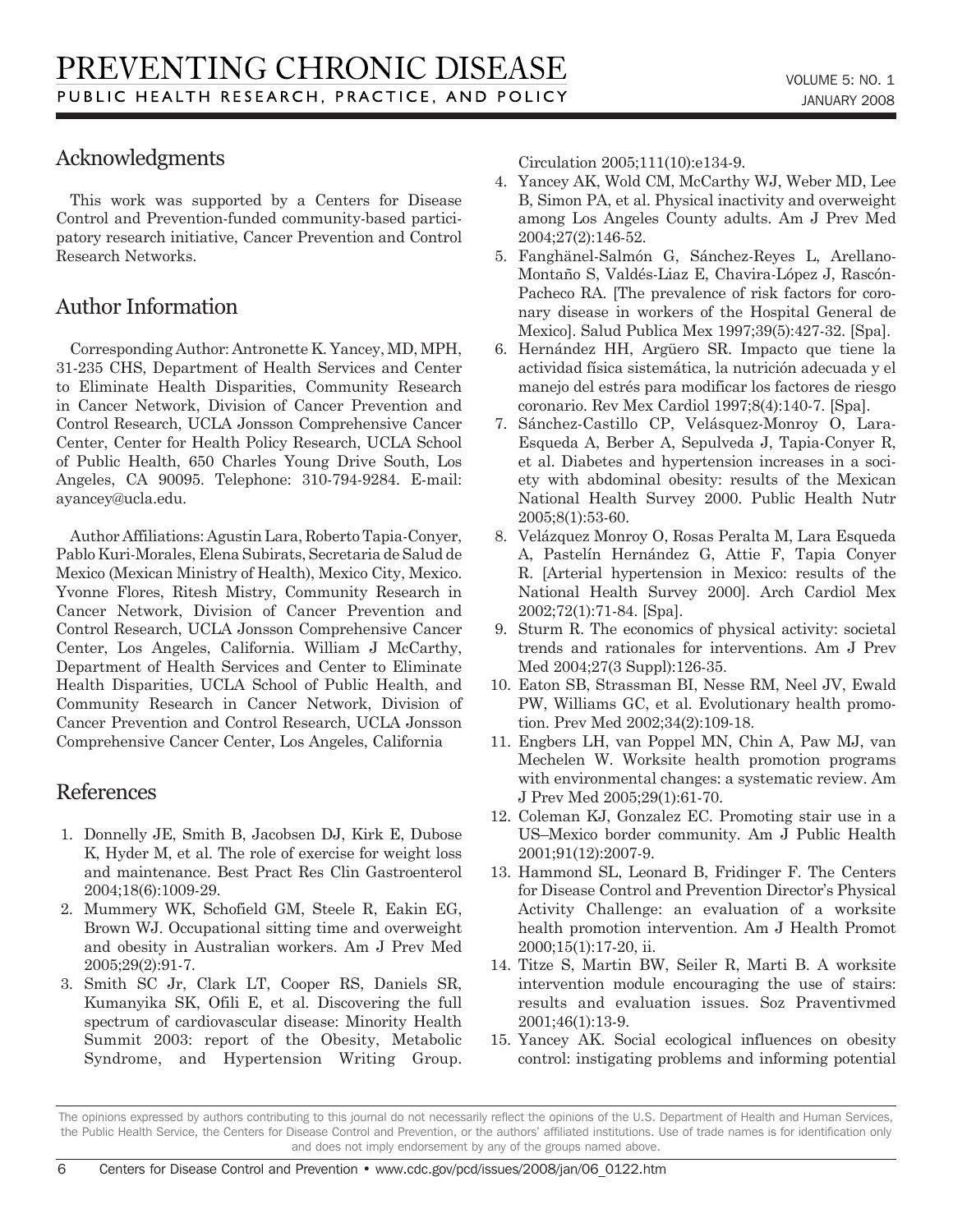solutions. Obesity Management 2007;3(2):74-9.

- 16. Yancey AK, Fielding JE, Flores GR, Sallis JF, McCarthy WJ, Breslow L. Creating a robust public health infrastructure for physical activity promotion. Am J Prev Med 2007;32(1):68-78.
- 17. Zimring C, Joseph A, Nicoll GL, Tsepas S. Influences of building design and site design on physical activity: research and intervention opportunities. Am J Prev Med 2005;28(2 Suppl 2):186-93.
- 18. Atlantis E, Chow CM, Kirby A, Fiatarone Singh MA. Worksite intervention effects on physical health: a randomized controlled trial. Health Promot Int 2006;21(3):191-200.
- 19. King AC, Jeffery RW, Fridinger F, Dusenbury L, Provence S, Hedlund SA, et al. Environmental and policy approaches to cardiovascular disease prevention through physical activity: issues and opportunities. Health Educ Q 1995;22(4):499-511.
- 20. Yancey AK, Lewis LB, Guinyard JJ, Sloane DC, Nascimento LM, Galloway-Gilliam L, et al. Putting promotion into practice: the African Americans building a legacy of health organizational wellness program. Health Promot Pract 2006;7(3 Suppl):233S-46S.
- 21. Yancey AK, Pronk NP, Cole BL. Workplace approaches to obesity prevention. In: Kumanyika S, Brownson RC, editors. Handbook of obesity prevention. A resource for health professionals. New York (NY): Springer; 2007. p. 317–47.
- 22. Taylor WC. Transforming work breaks to promote health. Am J Prev Med 2005;29(5):461-5.
- 23. Day K. Active living and social justice: planning for physical activity in low-income, black, and Latino communities. J Am Planning Assoc 2006;72(1):88-99.
- 24. Yancey AK, Kumanyika SK, Ponce NA, McCarthy WJ, Fielding JE, Leslie JP, et al. Population-based interventions engaging communities of color in healthy eating and active living: a review. Prev Chronic Dis 2004;1(1). http://www.cdc.gov/pcd/issues/2004/jan/03\_ 0012.htm.
- 25. Crawford PB, Gosliner W, Strode P, Samuels SE, Burnett C, Craypo L, et al. Walking the talk: Fit WIC wellness programs improve self-efficacy in pediatric obesity prevention counseling. Am J Public Health 2004;94(9):1480-5.
- 26. Pohjonen T, Ranta R. Effects of worksite physical exercise intervention on physical fitness, perceived health status, and work ability among home care workers: five-year follow-up. Prev Med 2001;32(6):465-75.
- 27. Pronk SJ, Pronk NP, Sisco A, Ingalls DS, Ochoa C.

Impact of a daily 10-minute strength and flexibility program in a manufacturing plant. Am J Health Promot 1995;9(3):175-8.

- 28. Yancey AK, Ory MG, Davis SM. Dissemination of physical activity promotion interventions in underserved populations. [Published erratum in: Am J Prev Med 2007;32(2):175]. Am J Prev Med 2006;31(4S):82- 91.
- 29. Dzewaltowski DA, Estabrooks PA, Glasgow RE. The future of physical activity behavior change research: what is needed to improve translation of research into health promotion practice? Exerc Sport Sci Rev 2004;32(2):57-63.
- 30. Glasgow RE, Lichtenstein E, Marcus AC. Why don't we see more translation of health promotion research to practice? Rethinking the efficacy-to-effectiveness transition. Am J Public Health 2003;93(8):1261-7.
- 31. Tunis SR, Stryer DB, Clancy CM. Practical clinical trials: increasing the value of clinical research for decision making in clinical and health policy. JAMA 2003;290(12):1624-32.
- 32. Yancey AK, Lewis LB, Sloane DC, Guinyard JJ, Diamant AL, Nascimento LM, et al. Leading by example: a local health department-community collaboration to incorporate physical activity into organizational practice. J Public Health Manag Pract 2004;10(2):116-23.
- 33. Yancey AK, McCarthy WJ, Taylor WC, Merlo A, Gewa C, Weber MD, et al. The Los Angeles Lift Off: a sociocultural environmental change intervention to integrate physical activity into the workplace. Prev Med 2004;38(6):848-56.
- 34. Kahn EB, Ramsey LT, Brownson RC, Heath GW, Howze EH, Powell KE, et al. The effectiveness of interventions to increase physical activity. A systematic review. Am J Prev Med 2003;22(4 Suppl):73-107.
- 35. Stata 9 (Version 9.0). College Station (TX): StataCorp; 2001.
- 36. Sternfeld B, Wang H, Quesenberry CP Jr, Abrams B, Everson-Rose SA, Greendale GA, et al. Physical activity and changes in weight and waist circumference in midlife women: findings from the Study of Women's Health Across the Nation. Am J Epidemiol 2004;160(9):912-22.
- 37. Napolitano MA, Lerch H, Papandonatos G, Marcus BH. Worksite and communications-based promotion of a local walking path. J Community Health 2006;31(4):326-42.
- 38. Hill JO, Wyatt HR, Reed GW, Peters JC. Obesity and

The opinions expressed by authors contributing to this journal do not necessarily reflect the opinions of the U.S. Department of Health and Human Services, the Public Health Service, the Centers for Disease Control and Prevention, or the authors' affiliated institutions. Use of trade names is for identification only and does not imply endorsement by any of the groups named above.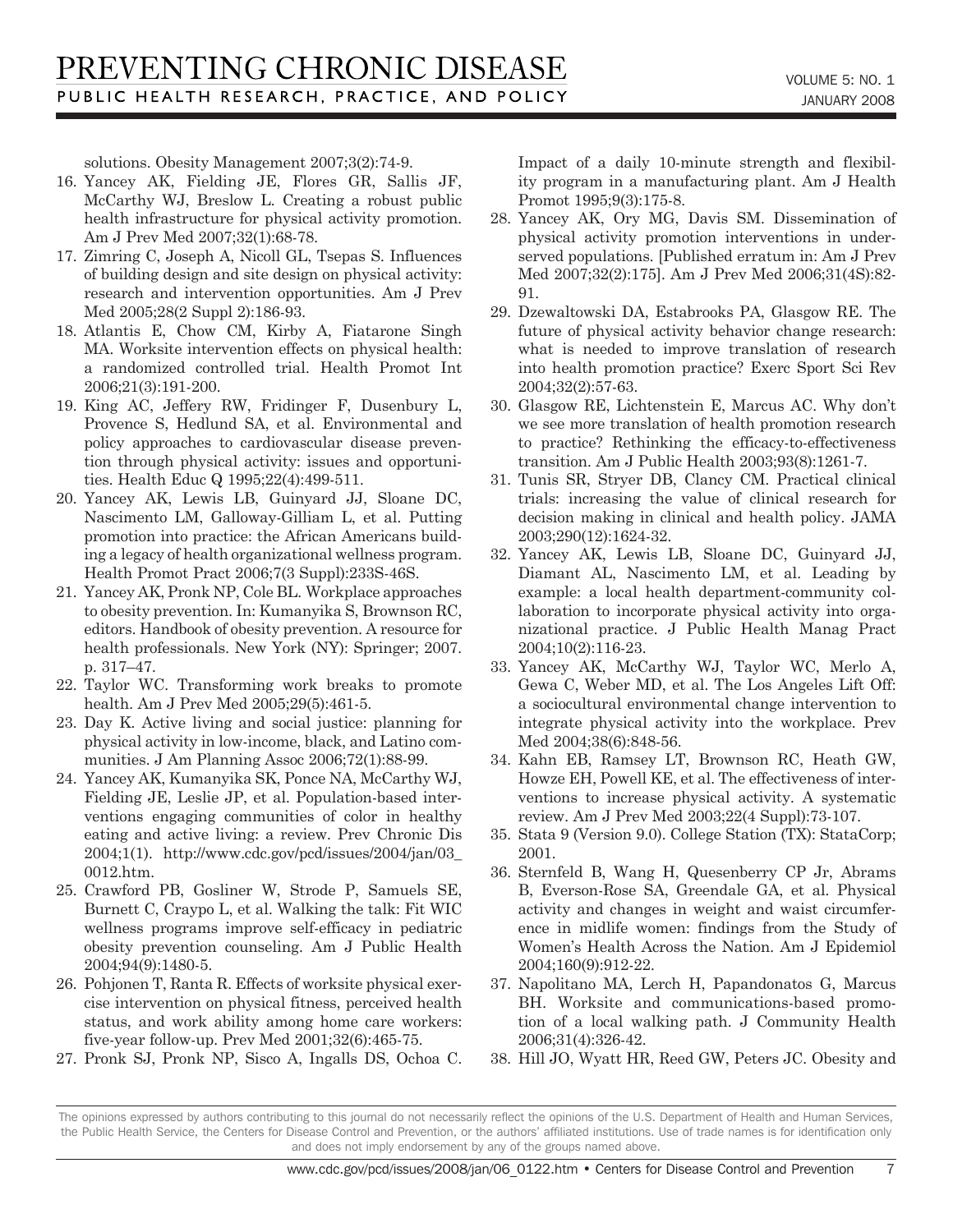the environment: Where do we go from here? Science 2003;299(5608):853-5.

- 39. Writing Group for the Activity Counseling Trial Research Group. Effects of physical activity counseling in primary care: the Activity Counseling Trial: a randomized controlled trial. JAMA 2001;286(6):677-87.
- 40. Kerr NA, Yore MM, Ham SA, Dietz WH. Increasing stair use in a worksite through environmental changes. Am J Health Promot 2004;18(4):312-5.
- 41. Westerterp-Plantenga MS, Verwegen CR, Ijedema MJ, Wijckmans NE, Saris WH. Acute effects of exercise or sauna on appetite in obese and nonobese men. Physiol Behav 1997;62(6):1345-54.

## Tables

Table 1. Descriptive Statistics for Baseline and 1-Year Follow-Up Anthropometric and Blood Pressure Measures of Employees (N = 335) Participating in the *Pausa para tu Salud* Intervention

|                   |           | <b>Anthropometric Measure</b>                  |                |               |              |                |                                    |                |                         | <b>Blood Pressure</b> |                   |                |  |
|-------------------|-----------|------------------------------------------------|----------------|---------------|--------------|----------------|------------------------------------|----------------|-------------------------|-----------------------|-------------------|----------------|--|
|                   |           | <b>Body Mass Index</b><br>(kg/m <sup>2</sup> ) |                | Height<br>(m) | Weight (kg)  |                | <b>Waist</b><br>Circumference (cm) |                | <b>Systolic (mm Hg)</b> |                       | Diastolic (mm Hg) |                |  |
| <b>Assessment</b> |           | $\mathbf{1}$                                   | $\overline{2}$ | $\mathbf{1}$  | $\mathbf{1}$ | 2 <sup>1</sup> | $\mathbf{1}$                       | $\overline{2}$ | $\mathbf{1}$            | $\overline{2}$        | $\mathbf{1}$      | $\overline{2}$ |  |
| Women             | Mean      | 27.76                                          | 27.50          | 1.55          | 66.88        | 65.64          | 87.58                              | 86.25          | 121.51                  | 120.51                | 77.56             | 77.09          |  |
|                   | <b>SE</b> | 0.46                                           | 0.44           | 0.005         | 1.02         | 1.08           | 0.98                               | 0.69           | 0.92                    | 0.85                  | 0.64              | 0.66           |  |
|                   | n         | 170                                            | 160            | 170           | 207          | 170            | 207                                | 170            | 207                     | 170                   | 207               | 170            |  |
| Men               | Mean      | 26.65                                          | 26.14          | 1.69          | 76.06        | 74.41          | 93.06                              | 90.47          | 122.08                  | 122.16                | 78.01             | 78.71          |  |
|                   | <b>SE</b> | 0.48                                           | 0.49           | 0.009         | 1.28         | 1.30           | 1.19                               | 1.23           | 1.02                    | 0.89                  | 0.70              | 0.65           |  |
|                   | n         | 110                                            | 99             | 110           | 128          | 101            | 128                                | 101            | 128                     | 101                   | 128               | 101            |  |
| <b>Total</b>      | Mean      | 27.32                                          | 26.98          | 1.61          | 70.39        | 69.10          | 89.67                              | 87.82          | 121.73                  | 121.12                | 77.73             | 77.69          |  |
|                   | <b>SE</b> | 0.34                                           | 0.33           | 0.006         | 0.84         | 0.87           | 0.77                               | 0.77           | 0.69                    | 0.63                  | 0.48              | 0.48           |  |
|                   | n         | 280                                            | 259            | 280           | 332          | 271            | 332                                | 271            | 332                     | 271                   | 332               | 271            |  |

1 indicates baseline; 2 indicates 1-year follow-up; SE indicates standard error.

The opinions expressed by authors contributing to this journal do not necessarily reflect the opinions of the U.S. Department of Health and Human Services, the Public Health Service, the Centers for Disease Control and Prevention, or the authors' affiliated institutions. Use of trade names is for identification only and does not imply endorsement by any of the groups named above.